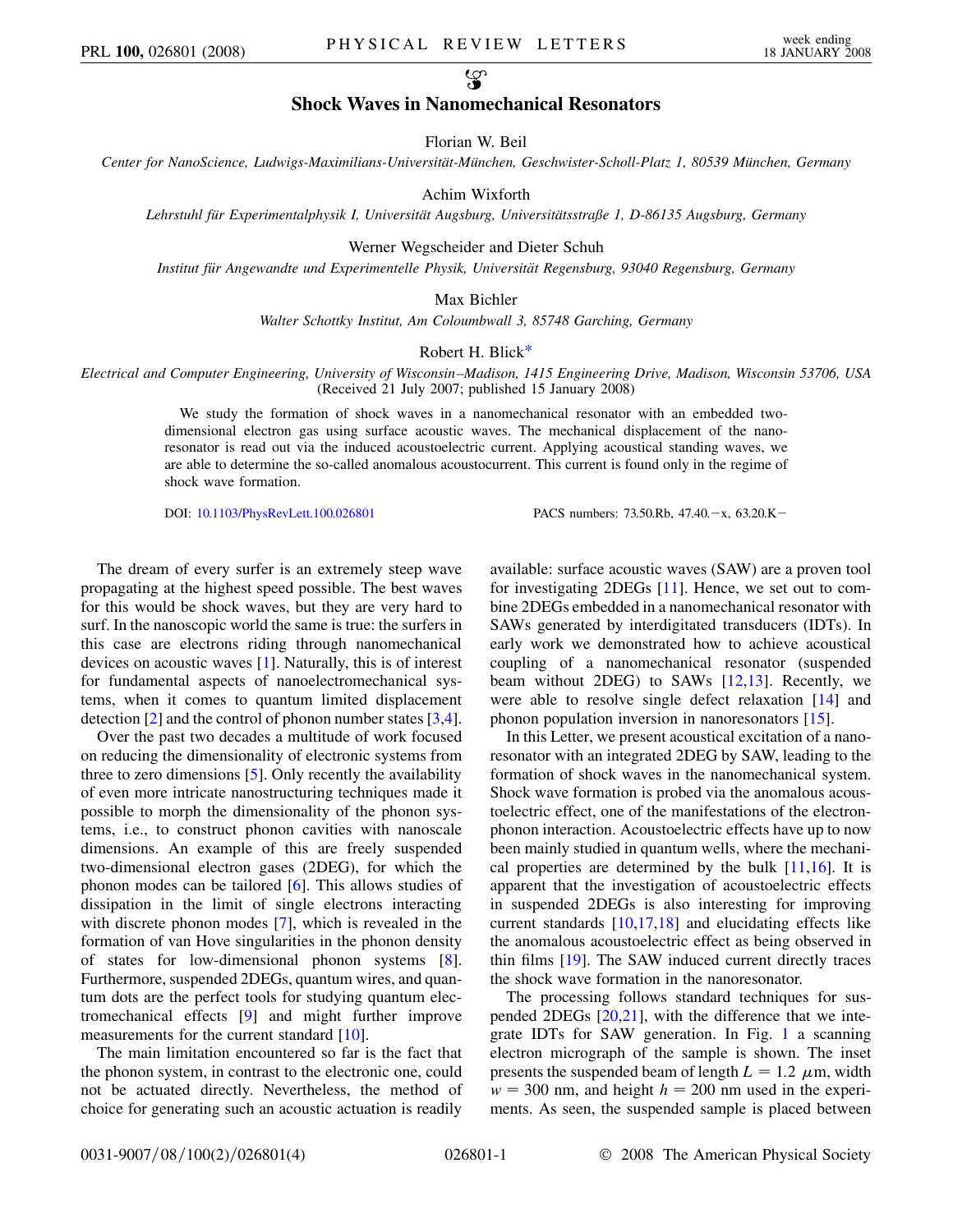<span id="page-1-0"></span>

FIG. 1 (color online). Top and side views of the sample geometry and experimental setup. The micrograph of the sample shows the suspended specimen placed in the delay line formed by IDTs. The suspended 2DEG interacts with the traveling SAW via the elliptic motion of clamping points, which induces acoustoelectric currents.

two IDTs forming an acoustic delay line. For the first set of experiments, we generate the acoustic waves in one transducer, while for shock wave probing we couple both IDTs to generate an acoustical standing wave pattern and then trace the induced direct current. The transducers generate a coherent acoustic sound wave via the inverse piezo effect, at the lithographically defined center frequency  $f_{\text{saw}}$ . This corresponds to a SAW wavelength  $\lambda_{\text{sav}} = 7 \mu \text{m} (9 \mu \text{m}).$ The SAW frequency and wavelength are connected via  $f_{\text{sav}} = v_{\text{sav}} / \lambda_{\text{sav}}$ , where  $v_{\text{sav}} = 2865 \text{ m/s}$  is the surface wave velocity on GaAs in the [011] direction. In order to measure the acoustoelectric effects in the 2DEG in a two point fashion, we either employ a lock-in technique or measure the direct current driven through the 2DEG (see Fig. [1\)](#page-1-0).

For determining the quality of the suspended electron system, we first took magnetoresistance traces of the suspended 2DEG at 100 mK [Fig.  $2(a)$ ]. The longitudinal resistance exhibits  $1/B$  periodic Shubnikov–de Haas oscillations, from which we calculate a carrier density of  $6.56 \times 10^{15}$  m<sup>-2</sup> with a mobility 3057 cm<sup>2</sup>/(Vs). The peak in the resistance at low magnetic field is due to coherent backscattering effects in the suspended 2DEG [\[20\]](#page-3-20). The electron gas was tuned into high resistance by applying a backgate voltage ( $V_{bg} \approx 200$  V). In Fig. [2\(b\)](#page-1-1), we show the effect of acoustic excitation by the left and right IDT firing at the suspended beam. Scanning the radio frequency signal applied to the left IDT results in a modulation of the current. A notable current modulation is observed only when  $f \sim f_{\text{saw}}$  and a maximal acoustic power is generated.

In detail, the induced acoustoelectric current occurs only when either the left or the right IDT is driven by one of the



<span id="page-1-1"></span>FIG. 2 (color online). (a) Longitudinal magnetoresistance with Shubnikov–de Haas oscillations well pronounced. (b) Acoustoelectric current at 1.5 K with surface acoustic waves driving the current from the left (black) and right (red) (source-drain voltage  $V_{DS} = 50 \mu V$ . At  $f = f_{saw}$ , the IDTs generate acoustical waves and the acoustoelectric current is observed as a dip in the current. Driving an acoustic excitation from the right reverses the sign of the normal acoustoelectrical current  $I_n$  (traces are for power levels from 0 dBm to 10 dBm). The remarkable feature is the region in the shoulder of the acoustic bandpass: for both directions of the acoustic excitation the anomalous acoustoelectric current *I*an shows no sign reversal.

synthesizers. While the left transducer generates a forward current, the right one reverses the current direction and pumps electrons backwards. These traces are recorded under increasing rf power. The dependence of the SAW induced current on IDT frequency *f*, SAW power, and propagation direction are consistent with previous measurements of the acoustoelectric current in nonsuspended 2DEGs [\[17\]](#page-3-17) and quantum point contacts [\[18\]](#page-3-18). The amplitude of the normal acoustoelectric current is given by  $I_n =$  $nef<sub>raw</sub>$ , where *n* is the integer number of electrons transferred: this suggests that during each SAW cycle  $\sim$ 380 electrons are transferred.

A peculiar feature appears in Fig.  $2(b)$  at the left edge of the IDTs' main transmission centered at 350 MHz: the acoustic current in the shoulder of the current peak is caused by an additional current that is not changing sign with SAW direction. This anomalous acoustoelectric current *I*an was first observed in thin manganite films [\[19\]](#page-3-19) and was explained by the elastic deformation of the thin film by the SAW. The resulting unidirectional current  $(I_{an})$  is found to be even in the SAW wave vector  $k_{\text{sav}}$ , and thus invariant under inversion of SAW direction. The total acoustoelectric current then is given as a superposition of the normal and anomalous components  $I_n + I_{an}$ .

It is this anomalous acoustoelectric current that allows us to probe the deformation of the nanomechanical device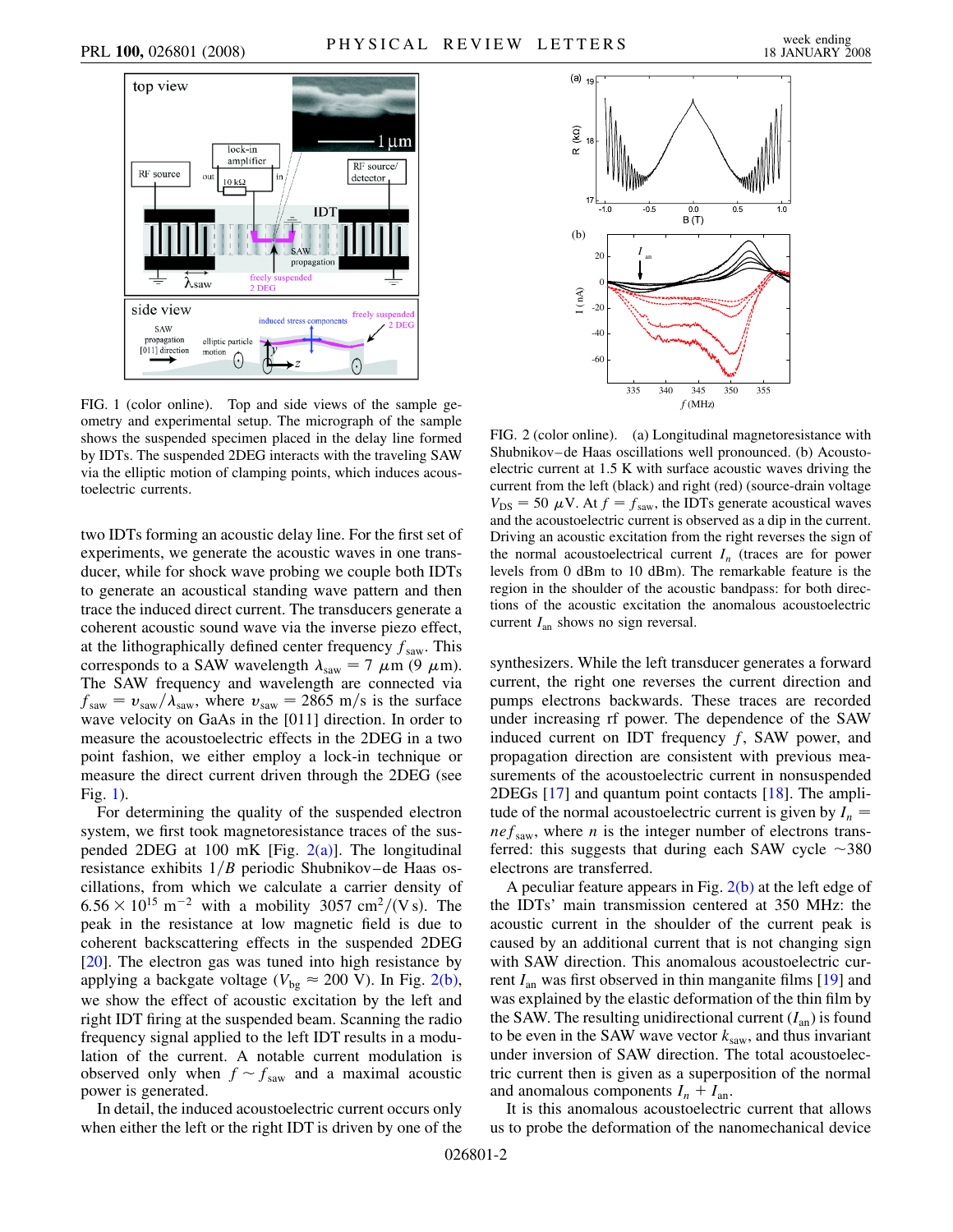directly. In order to read out the unidirectional current, we conducted acoustic standing wave experiments: a standing wave is formed by applying phase locked rf signals to both IDTs. Shifting the relative phase  $\phi$  of the driving signal at one IDT with respect to the other results in a lateral shift of the standing wave pattern. If a perfect standing wave is formed, the total wave vector equals zero and the only contribution to the measured acoustoelectric current is the anomalous component *I*an. In other words, the normal acoustoelectric current depends only on the propagating part, whereas the anomalous current depends on the mechanical deformation induced in the suspended 2DEG. Thus we have a direct relation between the mechanical deformation and the relative phase  $\phi$ , which allows us to map the mechanical mode of the suspended beam.

In Fig.  $3(a)$  the standing wave pattern of the anomalous current is shown: evidently the initial trace with moderate power levels applied to the IDTs is a fundamental mode of the suspended nanomechanical device, forming a sinusoidal-trace. Increasing the acoustic power leads to a large current. Evidently, the shape of the standing wave pattern is changed once the relative phase  $\phi$  of the two synthesizers is altered. The deviation from the sinusoidal wave form shows up as a pronounced peak around  $\phi =$ 180 $^{\circ}$ . This is the transition from linear to nonlinear response, where the steepening of the trace indicates shock wave formation. By varying  $\phi$ , we are mapping the deformation of the resonator directly in the current response. In Fig.  $3(b)$ , the standing wave pattern of the anomalous current is shown for even larger acoustic excitation power levels: the shock wave form now develops extremely high current levels around  $\phi = 0^{\circ}$  and 360°. A pronounced peak at  $\phi = 180^\circ$  is accompanied by two apparent shoulders to its left and right. For the highest power levels shown in the figure, the ''wave form'' returns to one resembling a sinusoidal again. In Fig.  $4(a)$ , we show the full power dependence of the acoustic current while altering  $\phi$  from smallest to largest driving powers at the IDTs. As seen, the ground mode shows a slight sinusoidal modulation that deforms into a shock wave, indicated by the sharp peak and the two shoulders discussed above at intermediate power levels. Evidently, this series of traces depicts a transition from the first fundamental mode to the next higher mode with a larger current amplitude.

To model this effect, we calculated the anomalous acoustoelectric current in the suspended 2DEG, following Ref. [\[19\]](#page-3-19). When an acoustic wave interacts with a thin film, the induced mechanical strain modulates the local conductivity, which induces an acoustoelectric current density *j* per unit length

<span id="page-2-1"></span>
$$
j(z) = \frac{a\omega}{2\pi} \int_0^{2\pi/\omega} \sigma_{zz}(z, t) E_z(z, t) dt, \tag{1}
$$

where  $\omega$  is the SAW frequency, *a* the thickness of the resonator,  $\sigma_{zz}$  is the component of the conductivity tensor along the *z* axes (the [[1](#page-1-0)10] direction; cf. Fig. 1), and  $E_z$  is



<span id="page-2-0"></span>FIG. 3. (a) Standing wave measurements–nonlinear response: the current, sensitive to the relative phase shift  $\phi$ , is induced by the acoustic standing wave proportional only to the anomalous acoustoelectric current. The maximum current appears at 180 phase shift. The applied rf power at the IDTs increases from  $-40$  dbm to  $-10$  dBm. (b) The sinusoidal shape evolves into a  $\frac{\sin x}{x}$  shape, indicating the shock front. At larger powers the resonator jumps into the next higher acoustic mode and the sinusoidal wave form reemerges.

<span id="page-2-2"></span>the electric field along *z*. The SAW induced strain in the beam  $S_{ij}$  will modulate the conductivity following

$$
\sigma_{zz}(z, t) = \sigma_0[\Pi_{zzzz} S_{zz}(z, t) + \Pi_{zzyy} S_{yy}(z, t) + \Pi_{zzzy} S_{yz}(z, t)],
$$
\n
$$
(2)
$$

where  $\sigma_0$  is the unperturbed conductivity, and the tensor  $\Pi_{ijkl}$  describes the effect of strain  $S_{jk}$  on the conductivity  $\sigma_{ik}$  and evaluates to  $\Pi_{ijkl} = \delta \sigma_{ij}/\delta S_{jk}$ . To solve Eq. [\(1](#page-2-1)) in combination with Eq. [\(2](#page-2-2)), we have to determine the SAW induced strain in the beam and relate it to  $E<sub>z</sub>$ . If two counterpropagating SAWs form a standing wave pattern, the motion of the clamping points will induce stress in the beam, extending from 0 to  $L$  in the  $\zeta$  direction, which is calculated to [\[14\]](#page-3-14)

$$
S_{zz}(z, t) = \frac{2A_l[\cos(\phi/2) + \cos(k_{\text{sav}}L + \phi/2)]}{L},
$$
  
\n
$$
S_{zy}(z, t) = 2A_l \left(\frac{6z^2}{L^3} - \frac{6z}{L^2}\right) [\cos(\phi/2) - \cos(k_{\text{sav}}L + \phi/2)],
$$
\n(3)

where  $A_t$  ( $A_l$ ) are the transversal (longitudinal) components of the SAW motion, and *L* is the length of the beam. The relation between the strain and the electric field is found in the piezoelectric constitutive relation  $D_z =$  $\epsilon_{\text{GaAs}}E_z + e_{z4}S_{zy}$ , where  $D_z$  is the electric displacement